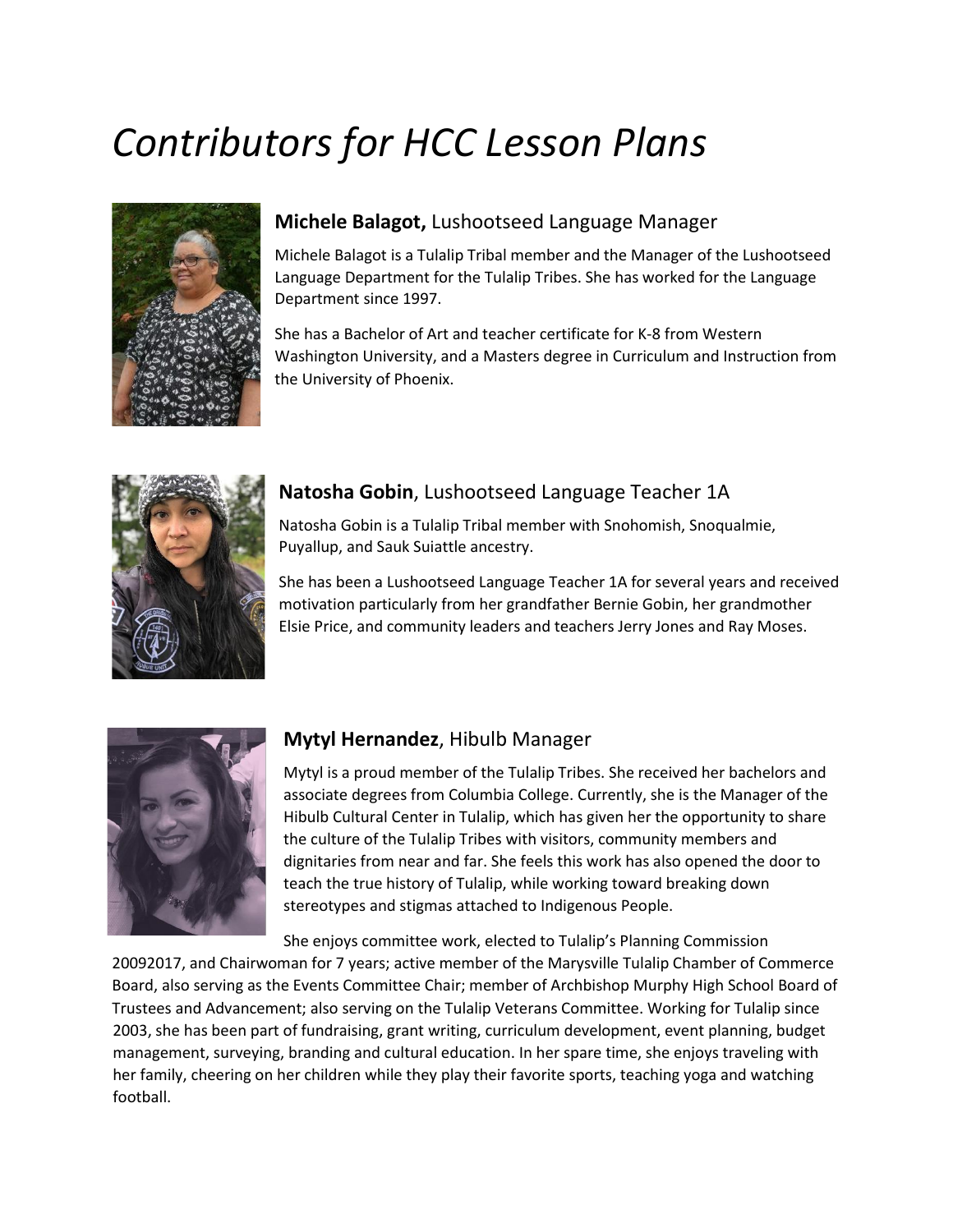

#### **Aaron Jones**, Treaty Rights Protection Specialist

Aaron Jones is a member of the Tulalip Tribes of Washington. He is a descendent of Snoqualmie, Duwamish, Wenatchee, Malahat, and Saanich ancestors.

Aaron works as a Treaty Rights Protection Specialist for the Tulalip Tribes Treaty Rights and Government Affairs Department. He works closely with the Tulalip Climate Change Program and sits as a steering committee member for the Puget Sound Climate Preparedness Collaborative. He strives to protect and ensure the

current and future access to treaty reserved resources for Tribes members, as well as promote and strengthen the sovereignty and self-determination of the Tulalip Tribes on local, federal, and international levels. Aaron graduated from Tulalip Heritage High School in 2011 and went on to receive his Master of Public Administration at The Evergreen State College in 2016. However, he recalls his most fun learning experiences running through the woods with his older siblings in the 1990s and early 2000s, where they would observe and interact with the environment through the changing seasons.



#### **Lena Jones**, Hibulb Education Curator

Lena Jones is a Tulalip Tribal member with Snoqualmie and Malahat ancestry.

She has been the Education Curator since the Hibulb Cultural Center opened in 2011. She has a Bachelor of Arts in Human Services from Antioch University, with a focus on Tulalip history and government, and a Master of Arts in Organizational Management from the University of Phoenix.

She feels honored to help share the ancestral knowledge and wisdom of our elders, and feels blessed to know our youth will be able to learn about some of

our beautiful culture.



#### **Alana Kupersmith**, Teacher

Working as a teacher since 2014, Alana Kupersmith has always had the goal of making learning accessible for all types of students. She graduated from SUNY Albany with a major in history and art history, shortly followed by Masters degrees/certificates in ESL, Special Education, and Elementary education.

Currently, she teaches in a local Washington State school district and is pursuing an EDd in Curriculum & Instruction at Kansas State University.

The lessons Alana provided and the corresponding<https://www.alkcurriculumproject.com/> site is a method of research and methodology for her doctoral dissertation.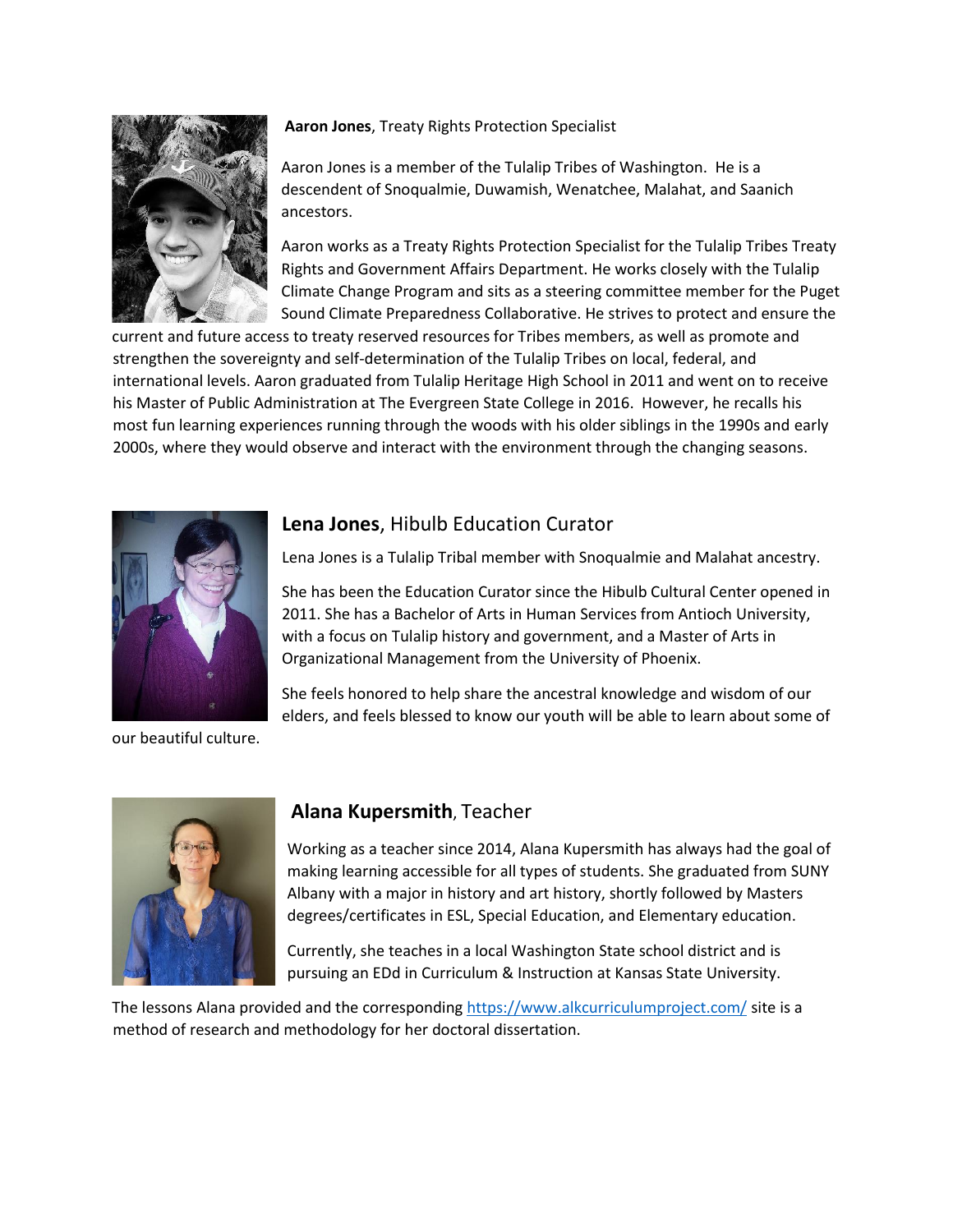

# **Lois Landgrebe**, Lushootseed Teacher Assistant

Lois Landgrebe is a Tulalip tribal member from Snohomish, Duwamish, and Nez Perce ancestry. In the Snohomish culture, family trees are unique, and it's important in our culture to state family member names for oral traditional recording. Lois is from the Henry family name on her mother's side. Her maternal grandmother was Duwamish from the Jackson family and a descendant of Chief Seattle. On her birthfather side, she is also Nez Perce. She was relinquished at birth and was adopted out at 1 year old to the Berreth

family. She was reunited with her birth mother at 21 years old, got enrolled into The Tulalip Tribes, discovered her people's history, background, and was hired to learn and teach the endangered language, Lushootseed, in 1994.

She attended Wenatchee Valley Community College and Antioch University, graduating with a Bachelor's Degree in Liberal Studies and minor in Elementary Education. She was state-certified in Lushootseed through the First People's language and History Certificate to instruct  $k - 12$ . She was also nestled under the care of two national treasures, Vi Hilbert of Upper Skagit and Raymond Moses of Tulalip. She carries some of their gifts that are stories today. She was NISA's Chairwoman of 2017 and 2018. (\*Northwest Indian Storyteller's Association) Lois recalls a quote from her beloved late mentor, Vi Hilbert, who once told her…"We breathe life into our stories, the testimony of our ancestors. Share them so they are remembered and respected as verbal gifts."



# **Ryan Miller**, Director of Treaty Rights and Government Affairs

Ryan Miller is a Tulalip Tribal member and the Director of Treaty Rights and Government Affairs for the Tulalip Tribes. He has over 15 years of experience working in the Natural Resources field and received his degree in Native Environmental Science from Northwest Indian College.

He is on the board of Qualco Energy and on the steering committee for the Alliance for Jobs and Clean Energy.

He represents The Tulalip Tribes on the Snohomish and Snoqualmie Watershed Forums and a number of other forums and committees throughout the State of Washington

He enjoys serving his community by protecting tribal self-determination, sovereignty and treaty rights and seeing the positive results from the work his department does.